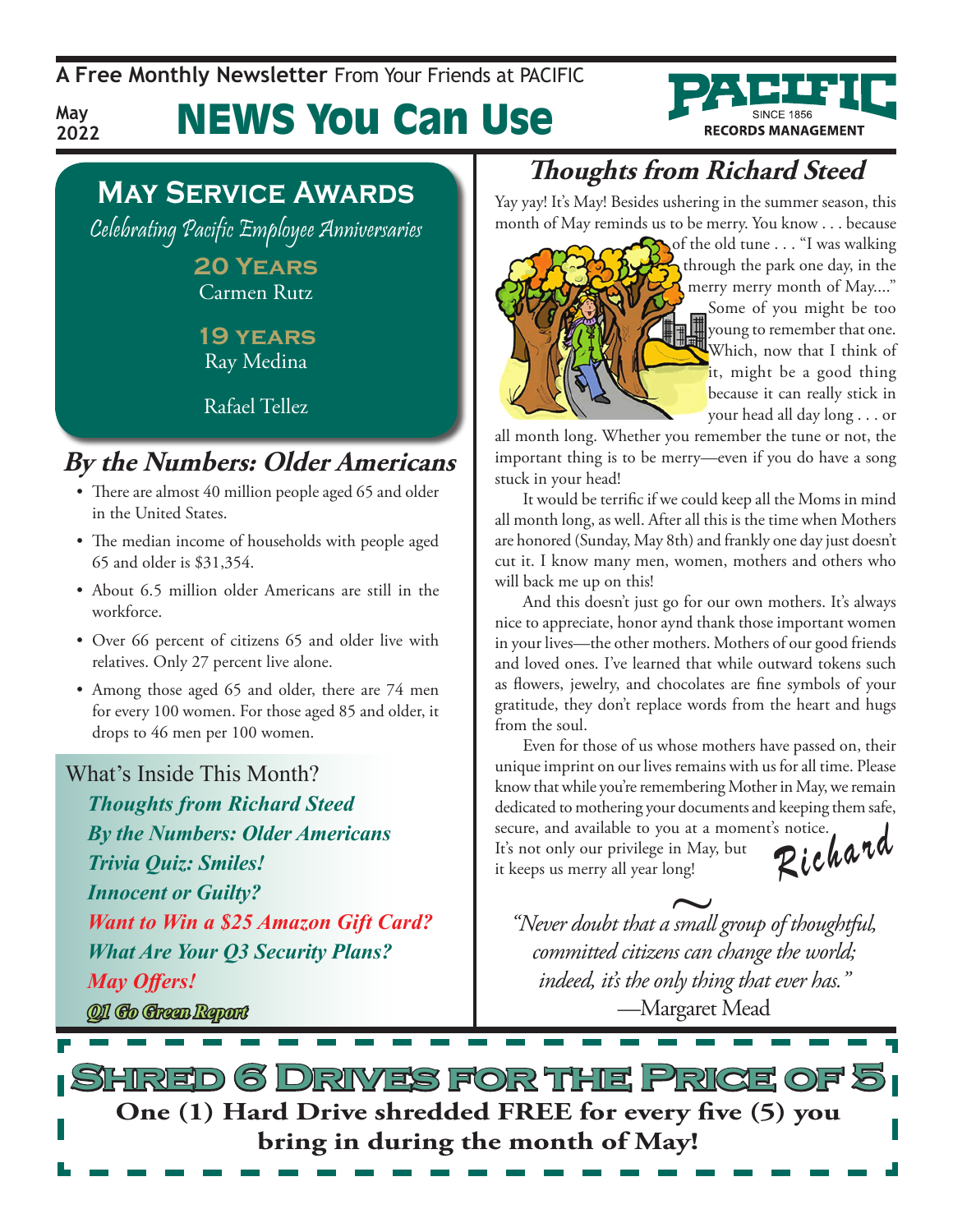#### **Trivia Quiz: Smiles!**

May is National Smile Month. It is said that your smile is your best asset. Test your smile knowledge with this trivia quiz.

- 1. True or False: All snakes have teeth.
- 2. How many teeth will an average shark grow during its lifetime?
- 3. Before there were dentists, what profession was responsible for curing aching teeth?
- 4. The first patent for chewing gum was granted to Dr. William F. Semple, a dentist, in what year?
- 5. The first dental chair was designed in 1790 by the first native-born dentist of which country?
- 6. In 1937 toothbrushes began to be manufactured with what material?
- 7. In World War II American Army soldiers were for the first time ordered to do what to their teeth?
- 8. How many types of toothbrushes have been patented to date worldwide?
- 9. How many miles of dental floss do Americans purchase each year?
- 10. True or false: Animals rarely get cavities.

*Answers on Back Page!*

#### **Innocent or Guilty?**

A defendant was on trial for murder. There was strong evidence indicating guilt, but there was no corpse. In the defense's closing



statement the lawyer, knowing that his client would probably be convicted, resorted to a trick.

"Ladies and gentlemen of the jury, I have a surprise for you all," the lawyer said as he looked at his watch. "Within one minute, the person presumed dead in this case will walk into this courtroom."

He looked toward the courtroom door. The jurors, somewhat stunned, all looked on eagerly. A minute passed. Nothing happened.

Finally the lawyer said, "Actually, I made up the previous statement. But, you all looked on with anticipation. I therefore put to you that you have a reasonable doubt in this case as to whether anyone was killed and insist that you return a verdict of not guilty."

The jury, clearly confused, retired to deliberate. A few minutes later, the jury returned and they pronounced a verdict of guilty.

"But how?" inquired the lawyer. "You must have had some doubt; I saw all of you stare at the door."

The jury foreman replied, "Oh, we looked, but your client didn't."

### **May Holidays and Events**

#### **Daily Observances:**

- 1 May Day
- 3 Garden Meditation Day
- 3 Paranormal Day
- 3 World Press Freedom Day
- 4 Great American Grump Out
- 4 National Day of Prayer
- 4 Star Wars Day
- 5 Cartoonists Day
- 5 National Day of Reason
- 6 No Homework Day
- 7 Spring Astronomy Day
- 7 World Fair Trade Day
- 8 Mother's Day
- 10 World Lupus Day
- 11 Donate a Day's Wages to Charity Day
- 12 Limerick Day
- 13 Blame Someone Else Day
- 14 International Migratory Bird Day
- 14 National Train Day
- 15 International Day of Families
- 16 Biographers Day
- 17 World Telecommunication and Information Society Day
- 18 International Museum Day
- 18 Visit Your Relatives Day
- 20 National Bike to Work Day
- 21 "I Need a Patch for That" Day
- 22 Neighbor Day
- 23 International World Turtle Day
- 24 Brother's Day
- 24 Hug Your Cat Day
- 25 National Senior Health and Fitness Day
- 27 National Wig Out Day
- 28 International Jazz Day
- 30 Memorial Day
- 31 World No-Tobacco Day
- 31 What You Think Upon Grows Day

#### **Monthly Observances:**

Get Caught Reading Month Arthritis Awareness Month Awareness of Medical Orphans Month Better Hearing and Speech Month Creative Beginnings Month Ecodriving Month Family Wellness Month Fibromyalgia Education and Awareness Month Freedom Shrine Month Gifts From the Garden Month Haitian Heritage Month Heal the Children Month

The material contained in this newsletter is for informational purposes only and is based upon sources believed to be reliable and authoritative; however, it has not been independently verified by us. This newsletter should not be construed as offering professional advice. For guidance on a specific matter, please consult a qualified professional.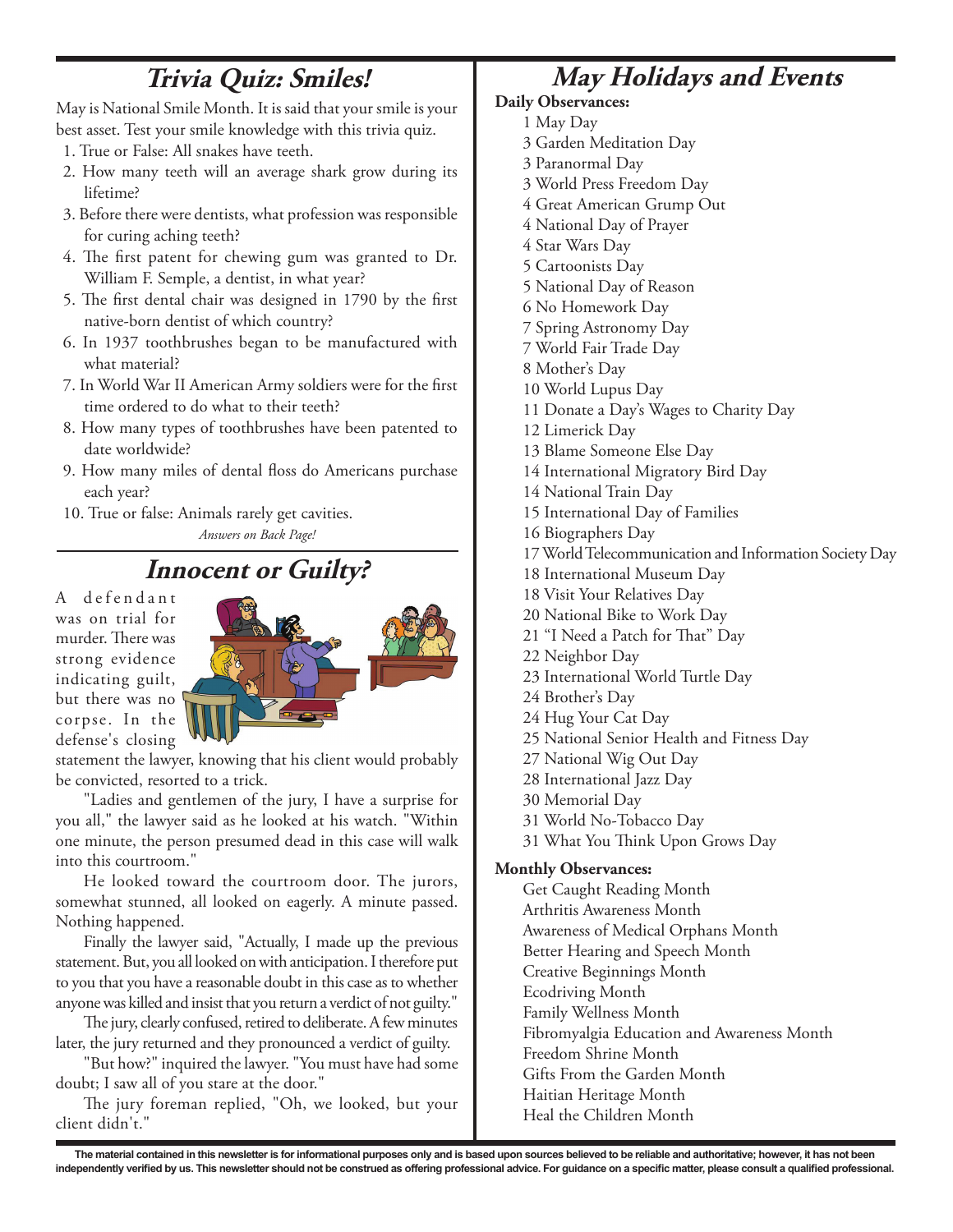## PacBlog

#### **Need a Post-COVID Office Records Update?**

PacBlog is the monthly web log of Pacific Records Storage To read this month's installment, please click the title below[.](http://pacific-records.com/5-advantages-of-a-local-shredding-and-destruction-provider)

#### [https://pacific-records.com/](https://pacific-records.com/need-a-post-covid-office-records-update) [need-a-post-covid-office-records-update](https://pacific-records.com/need-a-post-covid-office-records-update)

You may also access the PacBlog at the URL below. There you will find this month's installment along with archives of previous installments.

**http://pacific-records.com/category/pacnews**

### **Have A Question For Us?**

We love to hear from all our good friends and clients who enjoy reading our monthly newsletter. If you have a question related to off-site document storage, shredding, media vaulting, or document imaging, please feel free to give us a call or send us an email.

**(888) 893-6054 or info@pacific-records.com**

### **Do You Want To Win A \$25 Amazon Gift Card?**



Each month we'll give you a new challenge of some type. All those who reply with a correct answer are eligible to win. At the end of the month we'll draw the name of one lucky winner.

Here is this month's challenge: If you were to spell out numbers, how far would you have to go until you would find the letter "a"?

**Last Month's Answer to:**  *If April showers bring May flowers, what do May flowers bring?*

**Last month's Winner: Pilgrims!**

**Cindy Affeldt**  $$ 

Email your answer to **info@pacific-records.com**

### **Bumper Sticker Humor**

- A successful marriage requires falling in love many times, always with the same person.
- You are getting old when you enjoy remembering things more than doing them.
- If your parents didn't have any children, chances are you won't either.
- It's lonely at the top, but you eat better.
- There are 3 kinds of people: those who can count and those who can't.

*"You've done it before and you can do it now. See the positive possibilities. Redirect the substantial energy of your frustration and turn it into positive, effective, unstoppable determination."*

*– Ralph Marston*

### **Green Living:**

Although you can get a variety of fruits and vegetables year round, it is always best to buy seasonally. Offerings like asparagus, lettuce, and strawberries are great during the spring and early summer. Other foods, including tomatoes, broccoli, green beans, corn, and peppers thrive during midsummer. Heading into fall you'll find squash and apples. Buying seasonal not only means you get fresher produce; it is also better for the environment.



". . . But if we ever **do** need an action hero, we'll certainly keep you in mind."

# 3 months FREE secure Destruction service

*Get 3 months of free Secure Destruction service when you sign up for a new Secure Destruction account with a one-year agreement. Just mention this coupon! Email info@pacific-records.com for more information.*